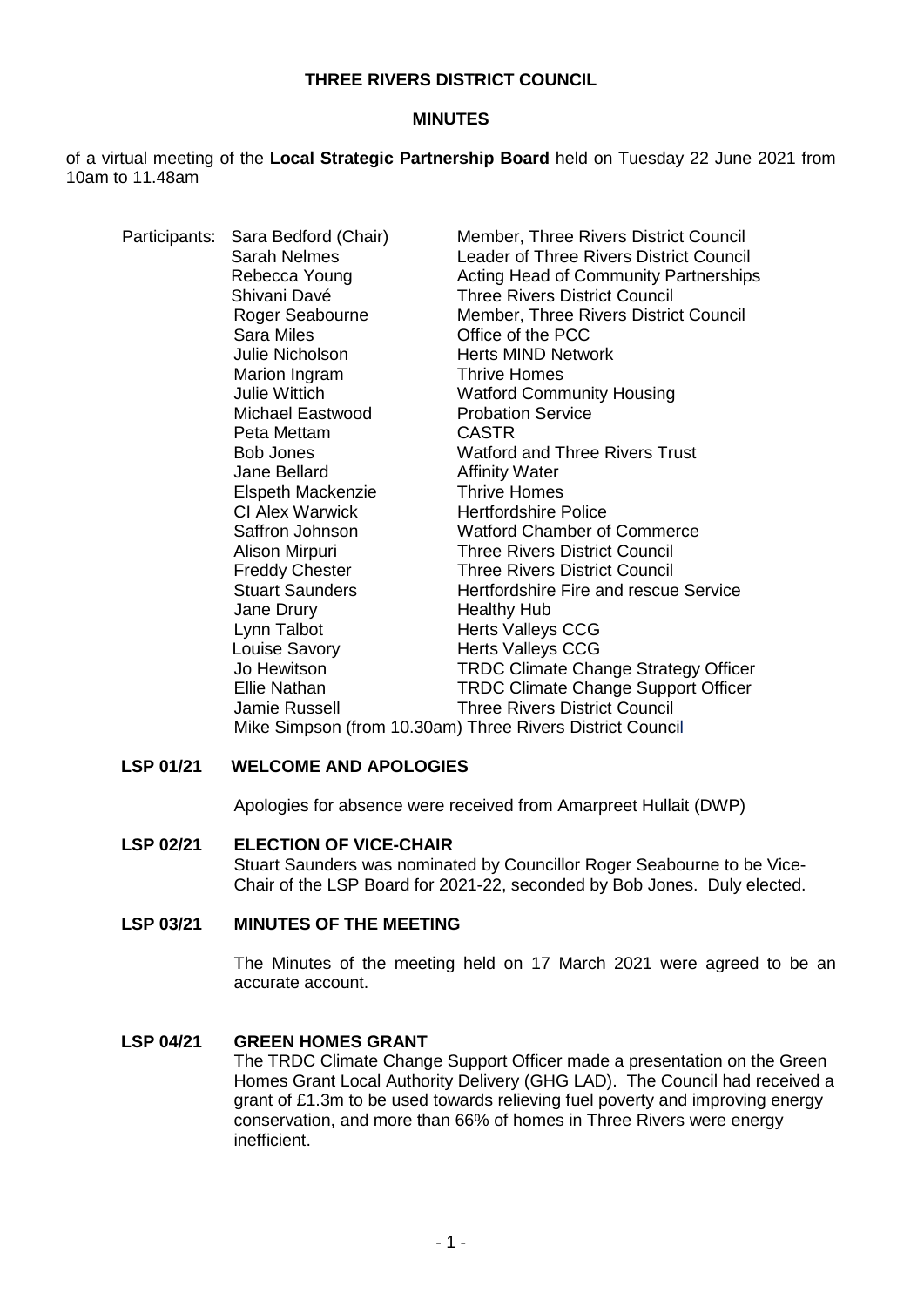

The Climate Change Strategy Officer, said two grants had been received, one for a project in conjunction with Hertsmere Borough Council and the other with Watford, the primary focus being to make homes more energy-efficient. A third grant was to be directed towards social housing. The Climate Change Strategy Officer said the Council was very keen to use the entire grant, for which households with an annual income of less than £30k were eligible.

BJ asked what a park home was, as shown in the presentation, to which the response was that it's a basic, uninsulated structure where several are situated together.

PM asked if Thrive Homes had already identified properties for receiving energy-saving assistance. The Climate Change Strategy Officer said 24 properties had been selected, but referrals should continue to be made as more funding was being received.

Action: Promotional material to be shares with Board members.

Councillor Sara Bedford joined the meeting.

RESOLVED: That the presentation be noted.

## **LSP 05/21 AFFINITY WATER**

Jane Bellard, SOS Campaign Lead at Affinity Water presented the Save our Streams campaign and activities. It was stated that chalk streams were ten times at risk as coral reefs and remedial action was essential to prevent catastrophic consequences. Celebrities had been recruited to promote education of the public in the need to use water more efficiently as consumption had increased substantially over the years. A campaign had been created to support the initiative, and awareness measures included a bath tub road show, a Stand Up comedy gig in May, print ads and radio advertising including national media coverage. JB asked the Board to consider how they could spread the word.

The Climate Change Strategy Officer asked if the 'big bath' would be available to feature at the Rickmansworth Festival next May. JH and JB agreed to discuss outside the meeting. SB said being a water-based festival the appearance of the promotional bath would be appropriate. The festival traditionally featured a sound stage which would offer more opportunities to promote the campaign. SD suggested featuring the 'big bath' at the Herts Pride event in August if available.

JB asked that Board members encourage as many people as possible to sign up to the campaign at SaveOurStreams.co.uk

RESOLVED:

That the presentation be noted.

### **LSP 06/21 TRDC CORPORATE FRAMEWORK**

The Head of Community Partnerships presented the Council's Corporate Framework 2020-23 and talked through the Corporate Action Plan for 2021-23 and explained how the objectives would be met.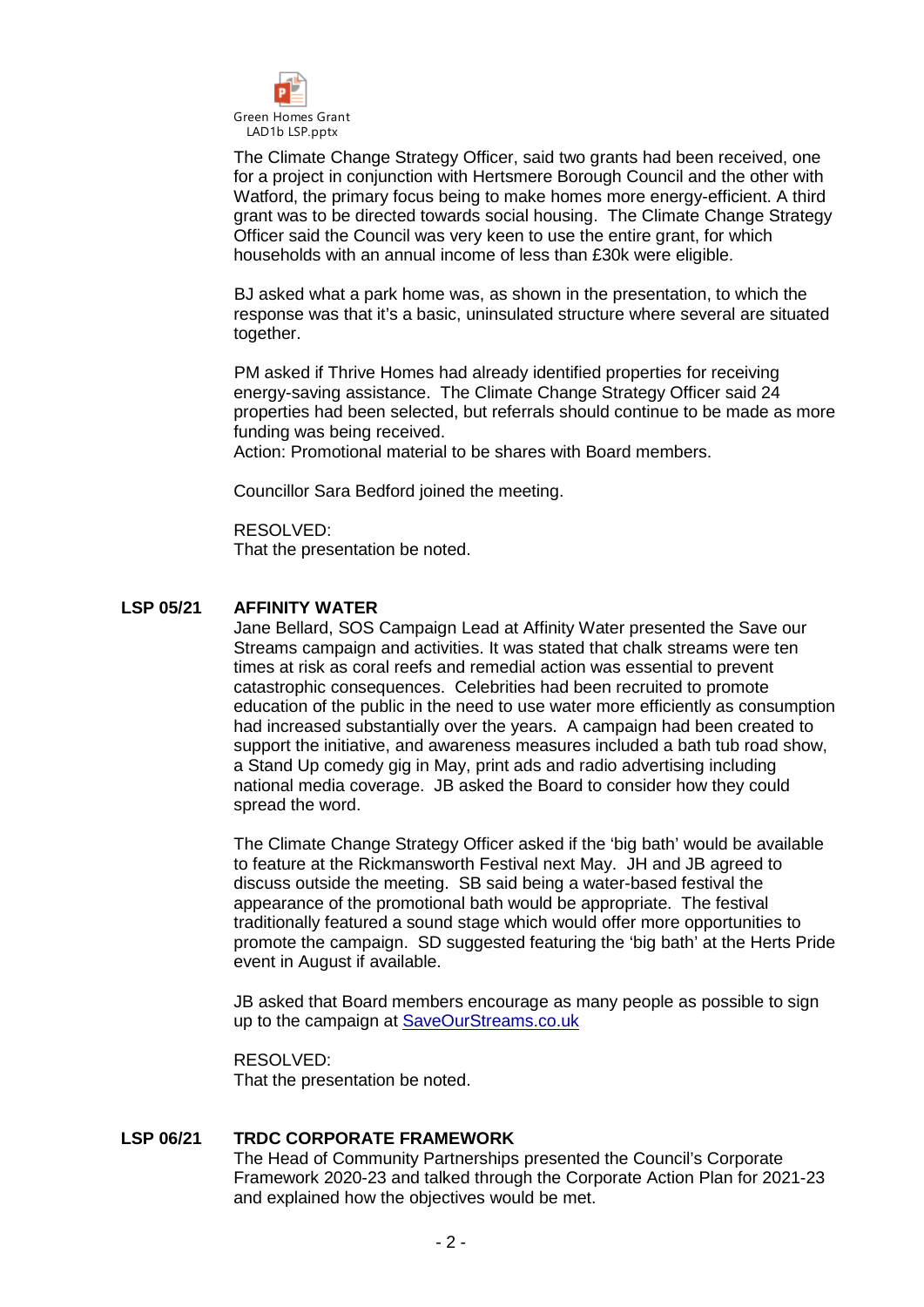

The Council was currently consulting on the local plan, and other key objectives included reducing inequalities and addressing climate change and sustainability Members of the Board were invited to submit any ideas for inclusion in the plan as economic recovery from the pandemic was dependent on interaction with partners.

#### RESOLVED:

That the presentation be noted.

# **LSP 07/21 HEALTHY HUB**

The Board received a presentation from the TRDC Consultation & Partnerships Officer who provided an update on the progress of Healthy Hub. The Council's remit since 2019 was to manage the Healthy Hub, initially in partnership with Ascend, and there was now a Service Level Agreement in place with MIND, the latter delivering pop-up locations including the Rickmansworth Foodbank and the Three Rivers HIVE at Leavesden Country Park.



Three Rivers District Council Health Hub

A third site was planned for the Hillside Hub at School Mead, for which a change of use application has been made, and it was hoped that it would go before the Planning Committee in July 2021.

The Healthy Hub works very closely with the Foodbank, which has seen 57 clients seen since October 2020. The Healthy Hub offers a wide range of help, advice and practical solutions to various health and wellbeing issues.

Jane Drury (Ascend) said it was great news that the Hillside Hub would be available to work with, and a big project for the agency was to educate people towards healthier eating. Sarah Scotland was presenting a cookery box project for which food was delivered in boxes accompanied by recipes.

A weight management group included personal trainers, Nordic walking and talks by a nutritionist and was supported by Everyone Active, Herts Health Walks and Weightwatchers.

Bob Jones said W3RT had a Neighbours Together programme that involved recruiting community champions, and would be happy to work with Ascend.

JN expressed thanks to the Council for its support on mental health issues

RESOLVED:

That the presentation be noted.

### **LSP 08/21 WHOLE SYSTEMS OBESITY**

The TRDC Partnerships and Projects Officer presented plans to begin a new Whole Systems Obesity Pilot project focusing on South Oxhey to tackle obesity and health inequalities.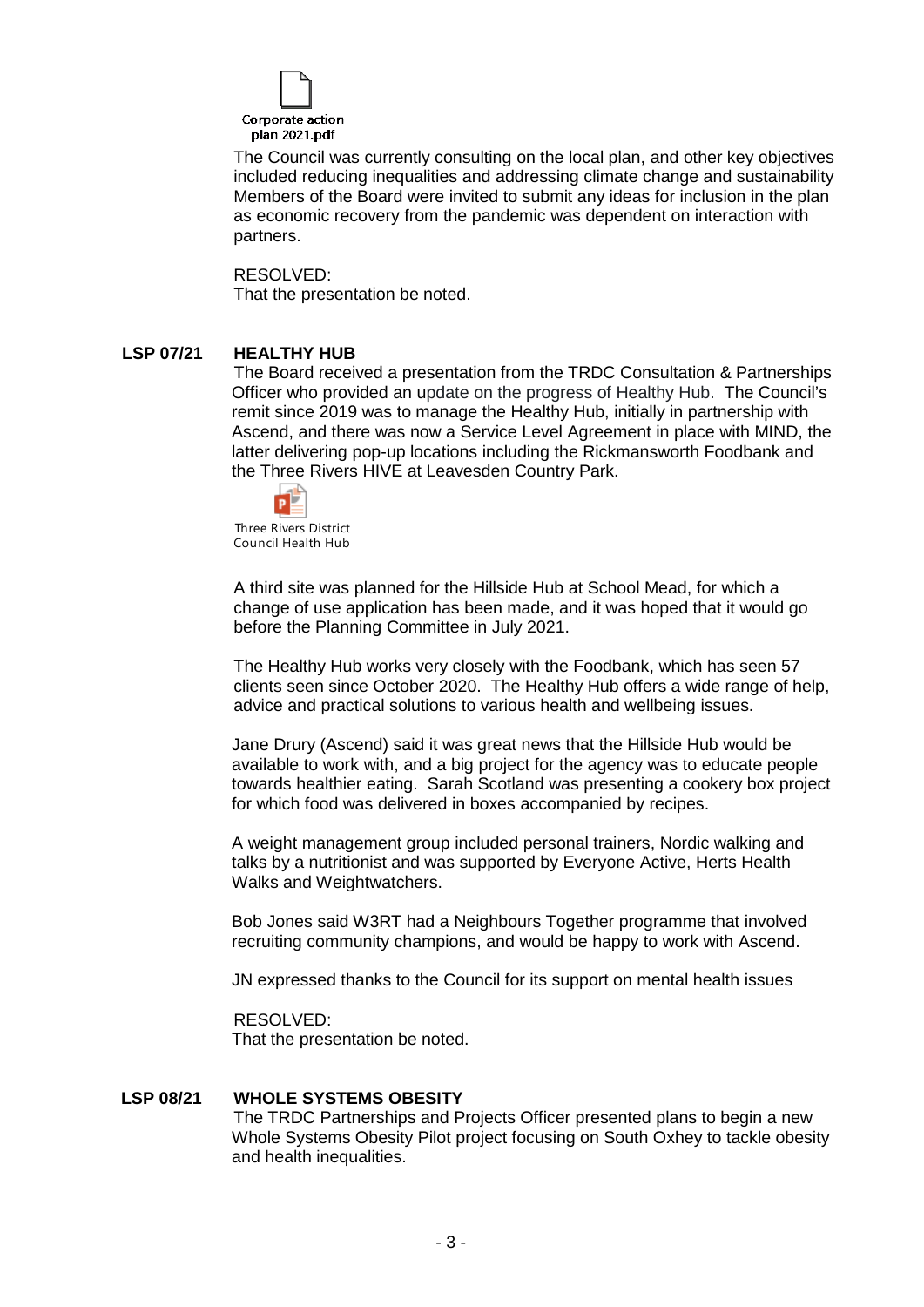

Although the CSP had not been successful in securing funding for the project, numerous issues had been identified that could be worked on. The project would focus on one part of the district rather than Three Rivers as a whole, and work to date had revealed some worrying statistics on obesity within young people, and the consequent effects on the local community.

A new project with Herts Sports Partnership was aimed at promoting exercise, and South Oxhey possessed a newly refurbished leisure centre and numerous play areas, tennis courts and MUGAs, but a challenge was the large number of junk food outlets in the area.

An aim was to form a task group with key partners to examine the causes of obesity and how best to address it, linking up with the Healthy Hub and referrals to Weightwatchers. A consultation process would take place involving focus groups before delivery of any solutions

One area identified was to engage with schools regarding healthier eating, and it was accepted that signposting and referrals were areas for improvement. Bob Jones suggested his colleagues at W3RT speak to Freddy to see what could be done by way of collaboration.

The Chair said if any other partners wished to become involved it would be good.

RESOLVED: That the presentation be noted.

# **LSP 09/21 VACCINATION PLAN**

Lynn Talbot, NHS Herts Valleys Clinical Commissioning Group, presented a County Wide update on vaccinations, and said one positive to emerge from the pandemic was the working together by partners. The vaccination project was the biggest ever undertaken by the NHS and its success was dependent on cooperation from other agencies.

The primary aim was to prevent death within all communities and provide access to vaccinations, and a particular focus was on the hard to reach groups, of which there were seven sub-groups; Mental Health, Homeless, Lonely Disabled, Vulnerable Women, Gypsy/Travellers, Ethnic Minorities and Drug/Alcohol. There was a distinct disparity of vaccine uptake between those identifying as white British and the minority groups, and it was clear that intervention work was required.

LT highlighted the work of the Behaviour Change Unit, and suggested it may be something that the obesity project might consider.

The myriad myths and disinformation surrounding Covid vaccines do not help, and the aim of the CCG was to make it as easy as possible to get vaccinated, and it would be interesting to see what the uptake by over 18s would be. Promotional pieces on social media resulted in increased numbers of people coming forward to be jabbed, and the current strategy was to take the vaccine to minority groups by way of pop-up clinics community venues e.g. churches,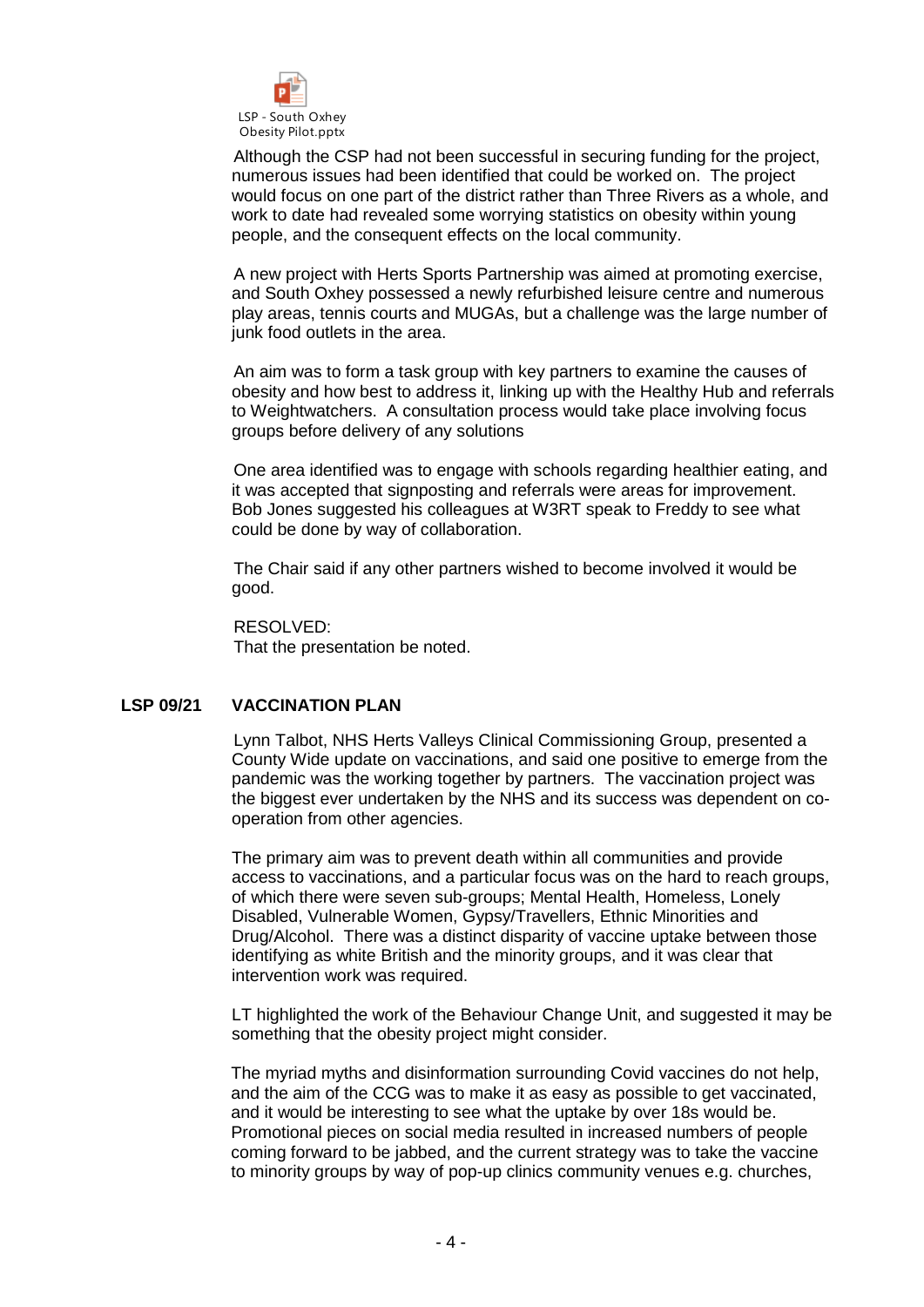mosques etc. To date the biggest challenge was the homeless, of which just 53% were vaccinated.



Louise Savory spoke of the next steps on the vaccination programme. There was an incredible response to date, with between 80-95% having received a jab, but actual figures revealed that 40,000 individuals in the 50+ age group across Hertfordshire were not vaccinated, and therefore continue to be potential spreaders of the virus and contribute to the next wave. One way to address this is a locality based approach, requiring even greater collaboration between local authorities and the NHS.

Greater analysis of demographic data would help identify where the vaccine was not taken up and how interventions could help. Floated suggestions were walk-in clinics, buses and other mobile centres, and workshops would take place next week within communities and workplaces, where it was established that manual workers were less likely to take up the jab.

Plans existed to recruit Covid Engagement Officers at GP surgeries and engage directly. LS said it was expected that vaccination work would continue for a further ten months, and it was essential to learn from the experience for future healthcare.

A walk-in event would take place at the Vicarage Road football stadium in Watford on Sunday 27 June, where it was hoped to vaccinate over 3000 over 18s, and volunteers were needed.

Shivani Davé said the TRDC Covid Engagement Officer was in post for two months now, and was working with Lynn and the team to try to gather information which would be helpful in addressing the concerns of vaccine sceptics and refusers.

Action: SD to send information to input Local Vaccination Plan.

RESOLVED: That the presentation be noted.

# **LSP 10/21 ANY OTHER BUSINESS**

Louise Halfpenny and Esther Moors asked to update the Board on the redevelopment plans for West Herts Hospitals NHS Trust. As the item was not on the agenda, and there was not time to receive a presentation, it was agreed that details would be disseminated via the minutes of the meeting.

The Trust was currently running the second phase of its public engagement *Your Care, Your Views*, which ends midday June 30. It was important that Three Rivers District Council was kept informed on the redevelopment plans for West Herts Hospitals NHS Trust.

Attached is the latest presentation for sharing with Members/colleagues and a link to one of its public meetings [https://www.youtube.com/watch?v=ZfGu\\_Xg20L8.](https://www.youtube.com/watch?v=ZfGu_Xg20L8)